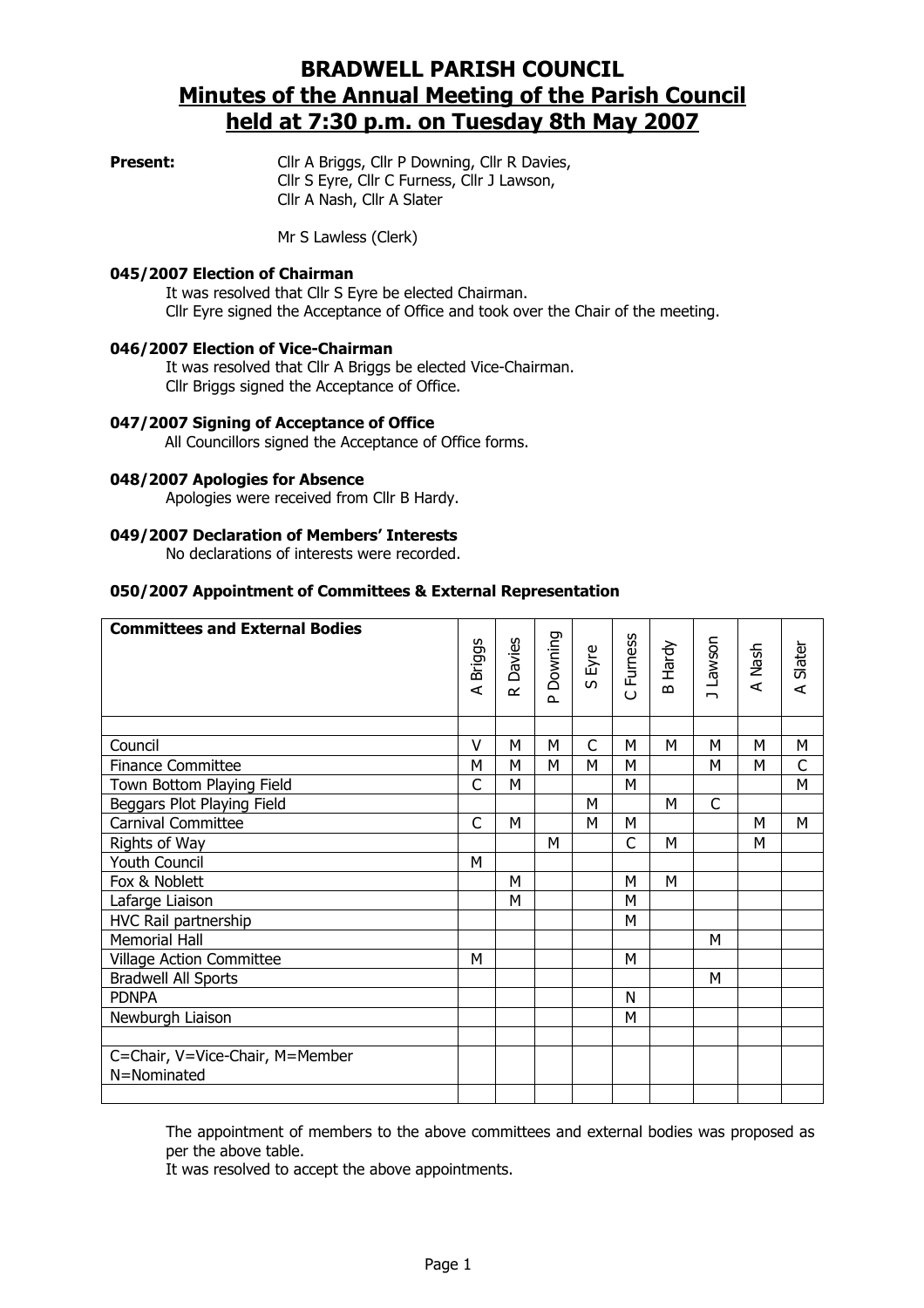## 051/2007 Appointment of Internal Auditor

It was resolved to re-appoint Mrs Gillian Nowell as Internal Auditor and to increase the rate from £20 to £25 per hour.

## 052/2007 Acceptance & Signing of previous Minutes

It was resolved to accept the notes of the Annual Parish Meeting of 3<sup>rd</sup> April 2007.

It was resolved to accept the minutes of the Parish Council meeting of the 3<sup>rd</sup> April 2007.

It was resolved to accept the minutes of the Carnival Committee meeting of the 24<sup>th</sup> April 2007.

# 053/2007 Clerk's Report & Matters Arising

| 1              | <b>Beggars Plot Youth Shelter</b> | The litter bin should be moved to prevent it being                               |
|----------------|-----------------------------------|----------------------------------------------------------------------------------|
|                |                                   | used to climb on to the roof.                                                    |
|                |                                   | It was decided not to install flooring in the Shelter                            |
|                |                                   | and to review the situation later in the year.                                   |
|                |                                   | The Clerk is to obtain advice from RoSPA on a                                    |
|                |                                   | location for the basketball equipment.                                           |
|                |                                   | PC D Eyre is to organise the 'opening' ceremony.                                 |
| $\overline{2}$ | <b>Town Bottom Playing Field</b>  | The work to erect the fencing is now expected to                                 |
|                |                                   | start during mid-May.                                                            |
|                |                                   | The work to excavate & install wood chippings under                              |
|                |                                   | the zip-wire is now expected to start by the second                              |
|                |                                   | week of May.                                                                     |
|                |                                   | The RoSPA annual inspection is due during May.                                   |
|                |                                   | Replacement cradle swings have been installed.                                   |
|                |                                   | The 'noisy' power socket in the TBPF store has been                              |
|                |                                   | replaced.                                                                        |
|                |                                   | The tyre swing has been removed due to sharp                                     |
|                |                                   | edges. A replacement tyre will be provided.                                      |
|                |                                   | Permission has been given for a resident to                                      |
|                |                                   | temporarily erect scaffolding (& protective fencing)                             |
|                |                                   | on the playing field.                                                            |
| 3              | <b>Conveyance of Town</b>         | The latest update was that completion could be 4                                 |
|                | <b>Bottom land to Severn</b>      | weeks after the draft lease is received by the                                   |
|                | <b>Trent</b>                      | solicitors from Severn Trent.                                                    |
| 4              | <b>Bradwell Parish Council</b>    | Cllr P Downing had met Paul Richardson to hand-over                              |
|                | <b>Web Site</b>                   | the skills to manage the web site.                                               |
|                |                                   | It was resolved a) to continue using Paul Richardson                             |
|                |                                   | to provide web access for a six month period and                                 |
|                |                                   | then to review the position and b) to arrange for Paul                           |
|                |                                   | Richardson to sign a document to protect the                                     |
|                |                                   | Intellectual Property Rights of the Parish.                                      |
|                |                                   | Once Paul Downing has the knowledge to manage                                    |
|                |                                   | the web site, then it should be enhanced to include                              |
|                |                                   | the Residents' Information sheet.                                                |
| 5              | <b>Painting of Play Equipment</b> | Brian has collected the Lafarge sponsored paint from                             |
|                |                                   | Eyres Corn Mill and has started to paint the play                                |
|                |                                   | equipment.                                                                       |
|                |                                   | After completion, Lafarge will want an opportunity to                            |
| 6              | <b>Relocation of 'Millennium'</b> | publicise their sponsorship.<br>The Clerk has written to DCC highways department |
|                | <b>Tree</b>                       | and has received an acknowledgement. (Cust. Ref.                                 |
|                |                                   | 503667). The DCC manager responsible will inspect                                |
|                |                                   | the tree in the coming week and then contact the                                 |
|                |                                   | Clerk with his proposal.                                                         |
|                |                                   | If relocated, a new plaque with all names will be                                |
|                |                                   | positioned.                                                                      |
| 7              | <b>Spraying Japanese</b>          | The first spraying of the Japanese knotweed on the                               |
|                | <b>Knotweed</b>                   | Parish Council plot took place on 26/04/07.                                      |
|                |                                   |                                                                                  |
|                |                                   |                                                                                  |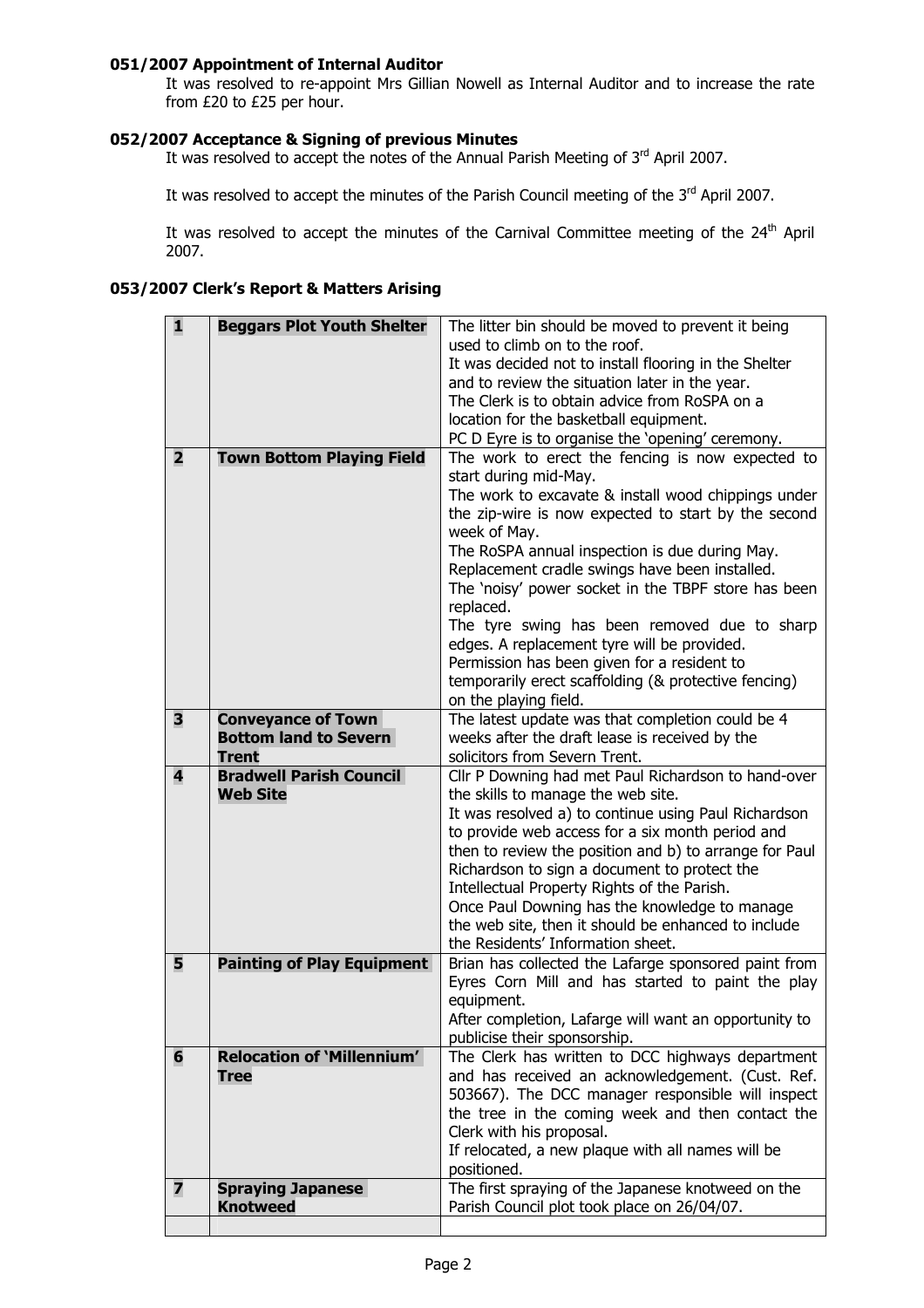## 054 /2007 Finance

The following Parish Council financial authorisations were considered.

| <b>Agenda Items</b>           |         |                                         |  |
|-------------------------------|---------|-----------------------------------------|--|
| Payee                         | Amount  | Purpose                                 |  |
|                               | (f)     |                                         |  |
|                               |         |                                         |  |
| S Lawless                     | 424.50  | Clerk's salary, allowances and expenses |  |
| R Jarman                      | 172.15  | RFO's salary, allowances and expenses   |  |
| Brian Nicols Gas Services Ltd | 266.25  | Village caretaking charges              |  |
| J Frith Maintenance           | 80.00   | Village caretaking charges              |  |
| A Samwell                     | 10.00   | Bus Shelter cleaning charges            |  |
| High Peak Heating             | 97.38   | Maintenance Materials (Dec & Mar)       |  |
| GB Sport & Leisure            | 190.35  | Parts for Cradle Swings on Town Bottom  |  |
| <b>Networks</b>               | 1145.63 | Marquee Hire 2006 (incl VAT)            |  |
| PowerGen                      | 8.27    | Electricity on Beggars Plot             |  |
| <b>Allianz Cornhill</b>       | 967.41  | Renewal of Insurance                    |  |
| <b>Viking Direct</b>          | 42.78   | Office Stationery (March)               |  |
| <b>DALC</b>                   | 246.93  | <b>Annual Subscription</b>              |  |
| Peak Park Parishes' Forum     | 59.00   | <b>Annual Subscription</b>              |  |
| E. Spencer & Sons             | 100.54  | <b>TBPF Electrical Repair</b>           |  |
|                               |         |                                         |  |

| <b>Late Arriving Invoices</b> |        |                                                  |  |
|-------------------------------|--------|--------------------------------------------------|--|
| Payee                         | Amount | Purpose                                          |  |
|                               |        |                                                  |  |
|                               |        |                                                  |  |
| Shelter Maintenance Co        | 464.13 | Repair of Gore Lane Bus Shelter ( $£395 + VAT$ ) |  |
|                               |        |                                                  |  |

It was resolved to approve the above financial authorisations.

It was noted that the precept (£32,200) has been received from DDDC.

It was noted that the application for matched funding for the two initiatives on Town Bottom Playing Field has been approved by DDDC on 12/04/07.

It was noted that the new pay scales for council officers becomes effective from the  $1<sup>st</sup>$  April 2007. These new scales allow for the normal cost of living increases.

The application for financial support from St Barnabas was considered and it was resolved to donate £100 this year, and to encourage them to apply again next year.

The application for financial support from Bradwell Sports Football Club was considered and it was resolved to donate £300 to pay for two trophies.

The application for financial support from the Open Spaces Society was considered and it was resolved not to contribute again this time.

The application for financial support from the Vitalise organisation was considered and it was resolved not to contribute this time.

## 055/2007 Parish Council Processes

The need to co-opt a new member to the council was discussed and it was resolved that the position should be advertised in Bradwell News and on Notice Boards.

The possibility that Lafarge UK might want to establish a road capable of taking lorry traffic from the Works into Bradwell was discussed and it was resolved that the council should vigorously oppose any such proposals.

The need for a Minutes Clerk was discussed and it was resolved that the position should be advertised on Notice Boards.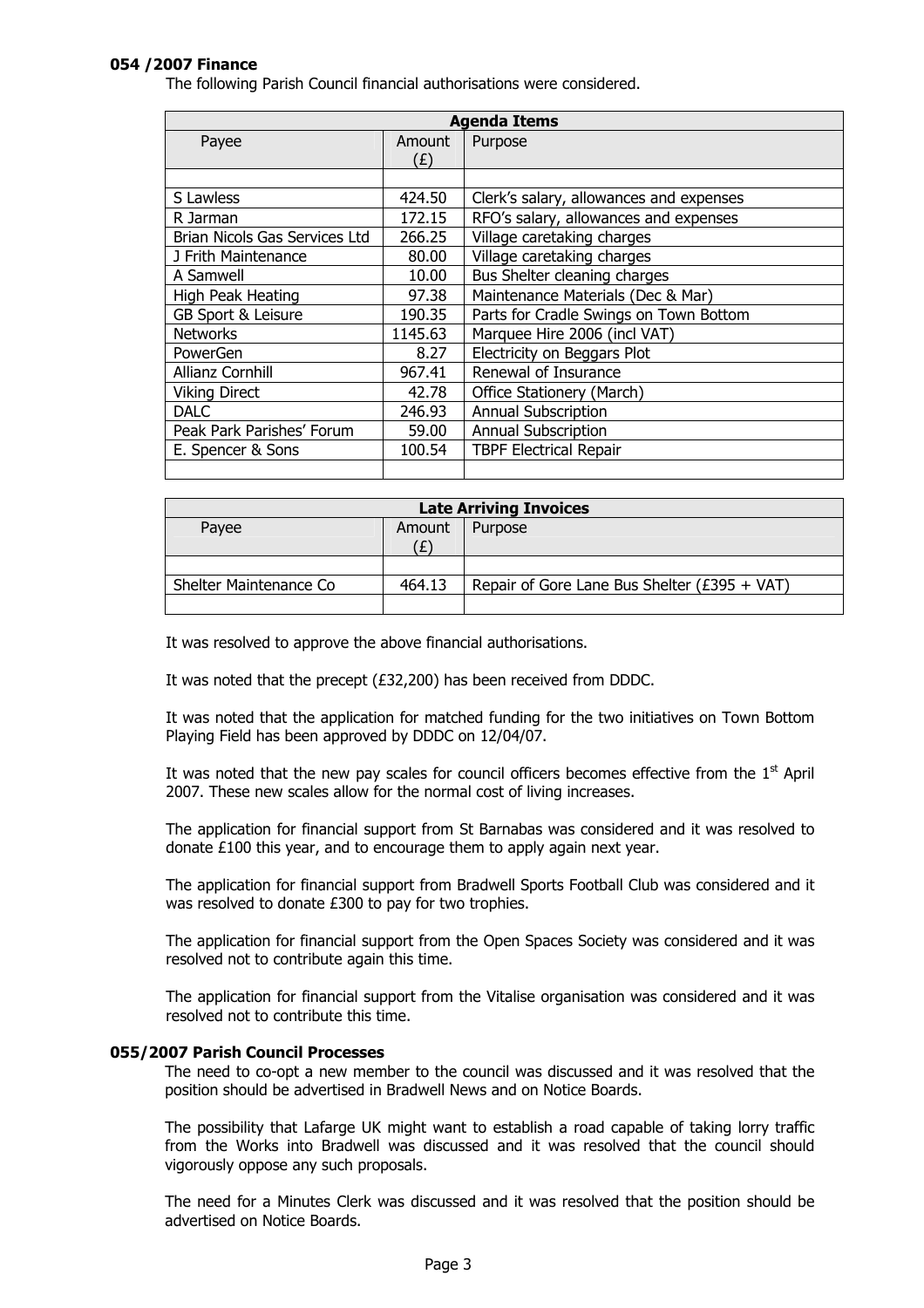## 056/2007 Village Issues / Initiatives

A general update on the planning of the 2007 Carnival was provided by Cllr Briggs.

The Derbyshire Constabulary suggestion that CCTV should be installed in the village was discussed. It was agreed that Cllr Downing, Cllr Furness and the Clerk should meet to define the requirements and report back to the next council meeting.

### 057/2007 Playing Fields & Village Caretaking

The monthly report of the Village Caretaker was given by the Clerk. The Caretaker is to be asked to complete the painting by the next council meeting.

The responsibilities for cleaning the bus shelter were clarified. A. Samwell is to continue cleaning the glass, while the caretaker is to be asked to tidy the shelters of weeds and litter.

The request from the W.I. for the council to pay for the bedding plants for the village tubs was discussed and it was resolved that the council would provide the plants via FOBS for the W.I. to plant in the tubs.

The Christmas tree and lights on Beggars Plot was discussed and the caretaker is to be asked to collect the lights and dispose of the tree. He can involve other people as required.

The letter from Mrs. Hornsey regarding Town Bottom playing Field was discussed and it was decided that the Clerk should convene a meeting of the Town Bottom Playing Field committee to review the letter.

The dry stone walling course of 2 days at  $£108$  per day for the village caretaker was discussed. It was resolved to proceed with the course and the Clerk is to see if any funding / grants could be obtained.

It was noted that the bus shelter at the end of Gore Lane has been repaired.

The issue of excessive dust from the Smalldale Head Quarry was discussed. It was resolved that the Clerk should write to the operators to complain about this nuisance.

The issue of hang gliding from Bradwell Edge was discussed. It was resolved that Cllr Furness should be empowered to speak on this matter to the PDNPA on behalf of the council.

### 058/2007 Planning Applications

| <b>Type</b> | Date of<br>Application<br><b>Notice</b> | Reference        | Property                                                   | Summary                                                                                                                                                                                                                             |
|-------------|-----------------------------------------|------------------|------------------------------------------------------------|-------------------------------------------------------------------------------------------------------------------------------------------------------------------------------------------------------------------------------------|
|             |                                         |                  |                                                            |                                                                                                                                                                                                                                     |
| New         | None                                    |                  |                                                            |                                                                                                                                                                                                                                     |
|             |                                         |                  |                                                            |                                                                                                                                                                                                                                     |
| Reviewed    | 16/03/07                                | NP DDD 0207 0148 | 13,<br>The<br>Crescent,<br><b>Bradwell</b>                 | The<br>this<br>council<br>supported<br>application.<br>Parish Council comments:-<br>"Will help a large family", "Is<br>needed", "Care has been taken to<br>protect neighbours' privacy".                                            |
| Reviewed    | 08/03/07                                | NP HPK 0307 0184 | Lafarge<br>Cement, Hope<br>Works, Hope                     | Documents Missing, no comments<br>were made.                                                                                                                                                                                        |
| Reviewed    | 22/03/07                                | NP DDD 0307 0249 | Windy<br>Ridge,<br>Lane,<br>Hungry<br><b>Bradwell</b>      | The council made the following<br>comments about this application:-<br>"Strong<br>approval<br>&<br>big<br>improvement", "large development<br>in need of improvement", "tasteful<br>development", "too large and not in<br>keeping" |
| Granted     | 31/01/07                                | NP DDD 0207 0079 | Hill<br>Head<br>Cottage,<br>Hollowgate,<br><b>Bradwell</b> | extension<br>Porch<br>house<br>୍ୟ<br>to<br>detached garden room                                                                                                                                                                     |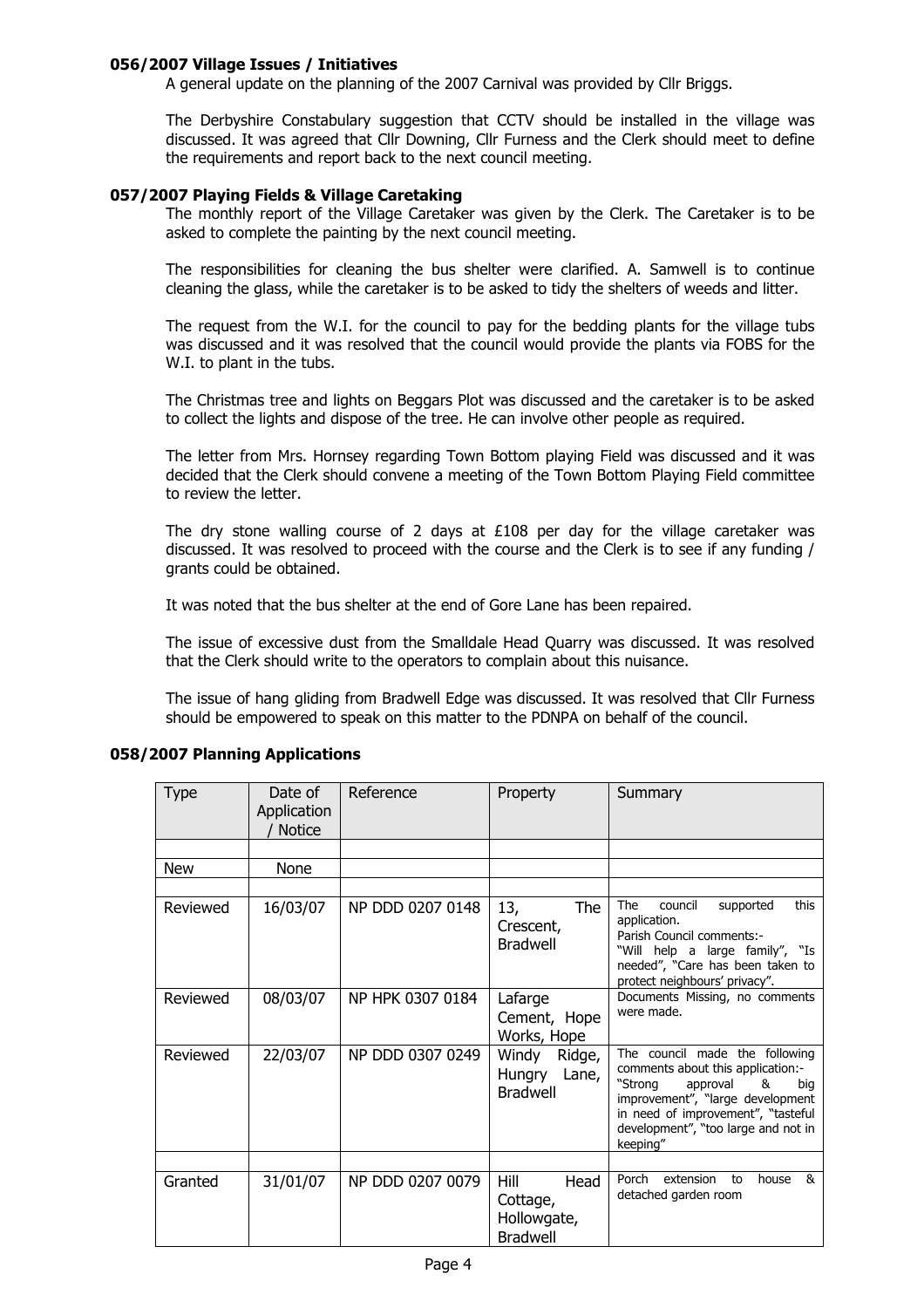| Type      | Date of<br>Application<br>Notice | Reference        | Property                                  | Summary                                                    |
|-----------|----------------------------------|------------------|-------------------------------------------|------------------------------------------------------------|
|           |                                  |                  |                                           |                                                            |
|           |                                  |                  |                                           |                                                            |
| Withdrawn |                                  | NP DDD 0207 0091 | Michlow<br>7<br>Close,<br><b>Bradwell</b> | Alterations<br>and<br>extension<br>to<br>existing building |
|           |                                  |                  |                                           |                                                            |
| Rejected  | None                             |                  |                                           |                                                            |
|           |                                  |                  |                                           |                                                            |
| Appeal    | None                             |                  |                                           |                                                            |
|           |                                  |                  |                                           |                                                            |

## 059/2007 Highways, Rights of Way & Open Spaces

#### **Highways**

It was noted that because part of the road surface on Netherside is in such a bad condition, DCC have decided that they will reconstruct it during 2008/9.

It was noted that DCC propose to close Eccles Lane from 14/05/07 to 18/05/07.

It was noted that the lead mine shaft collapse at Earl Rake, Hazelbadge has now been repaired.

#### Bradwell Dale

We await Mr Walker's decision regarding allowing a footpath across his land on the East side of the Dale.

The Clerk was asked to obtain & circulate copies of the report on the findings of the archaeological survey of the Dale to members.

#### 060/2007 Reports From Council Representatives On Outside Bodies/ Attendance at External Meetings – Relationships with Local Authorities & Other Bodies

No reports were received from members for any of the following meetings.

| <b>Date</b>                 | <b>Event</b>                                                                                                                                | <b>Council</b><br><b>Representative(s)</b> |
|-----------------------------|---------------------------------------------------------------------------------------------------------------------------------------------|--------------------------------------------|
|                             |                                                                                                                                             |                                            |
|                             | PDNPA - Exhibitions on Land Use Policy<br>$12^{th}$ April – Chapel Town Hall 7 – 9 p.m.<br>$16th$ April – Bakewell Medway Centre 7 – 9 p.m. |                                            |
|                             | $18^{th}$ April – Dungworth Village Hall 7 – 9 p.m.<br>$23^{\text{rd}}$ April – Parwich Village Hall 7 – 9 p.m.                             |                                            |
| 12 <sup>th</sup> April 2007 | DDDC - Safer Derbyshire Dales<br>'Underage Drinking - The Problem'<br>Committee Room, Town Hall, Matlock 10 - 12:30                         |                                            |
|                             |                                                                                                                                             |                                            |

The council had been advised of the following new meetings:-

| <b>Date</b> | Event                                                                                                                                                        | <b>Council</b><br><b>Representative(s)</b> |
|-------------|--------------------------------------------------------------------------------------------------------------------------------------------------------------|--------------------------------------------|
|             |                                                                                                                                                              |                                            |
| 09/05/07    | PDNPA - Funding Opportunities Workshop                                                                                                                       | Cllr Nash                                  |
|             | 10:00 at the Agricultural Business Centre, Bakewell                                                                                                          |                                            |
| 10/05/07    | PDNPA - Exhibitions on Land Use Policy                                                                                                                       | None                                       |
|             | Warslow Village Hall $7 - 9$ p.m.                                                                                                                            |                                            |
| 11/05/07    | Hope Valley Fair Trade<br>Certificate Presentation ceremony for Press at the<br>Outside Café at 4:00 p.m.<br>Parish Council representation would be welcome. | None                                       |